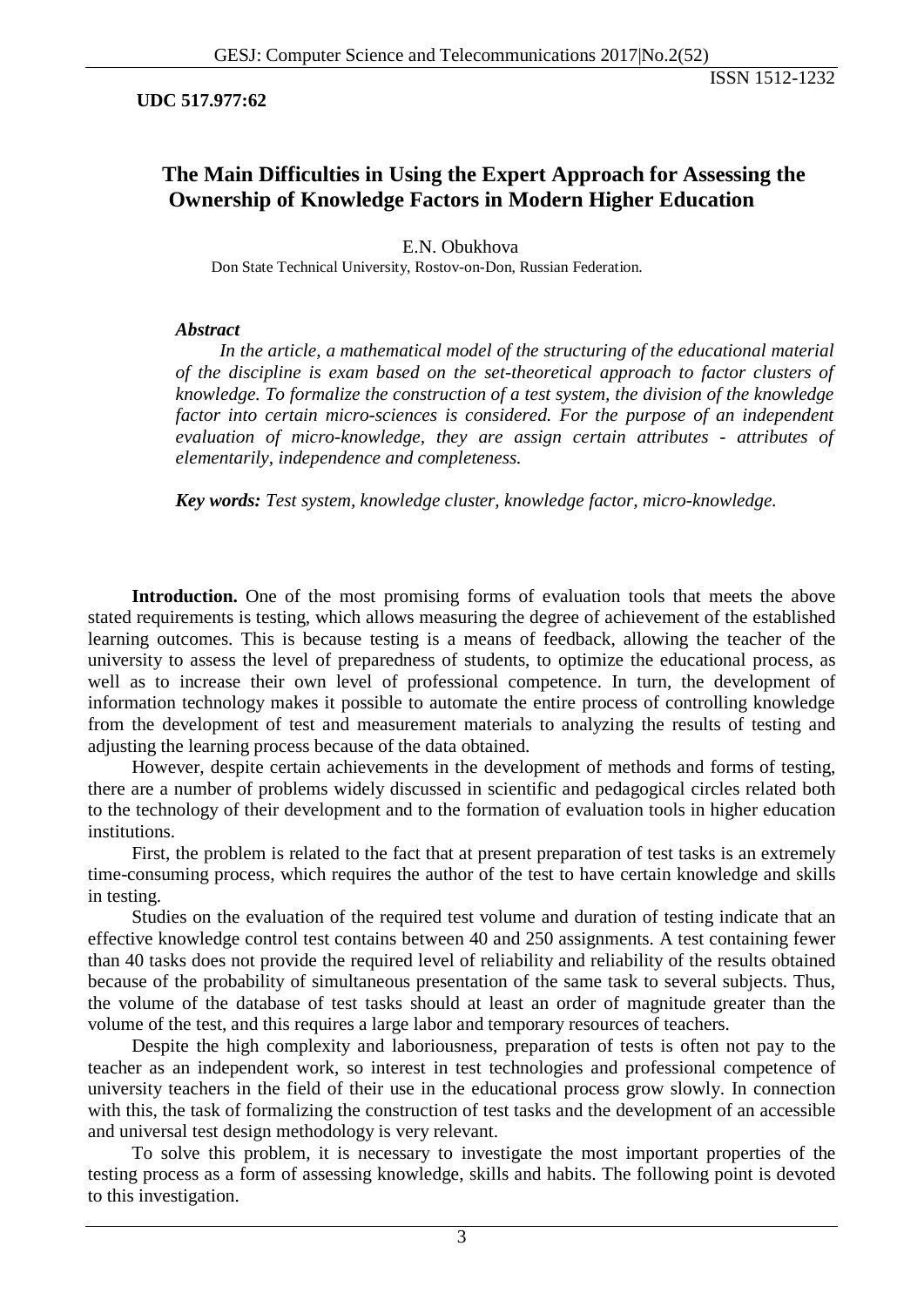**Problem Statement.** If you systematically analyze the process of building a test for any technology, it becomes clear that it is a process of dismembering some single knowledge into its constituent elements, which in fact form test questions. These elements are naturally regarded as knowledge factors [1,2], because they together create the studied knowledge or its specific area. Thus, the main condition for building a testing system is the presence of decomposition of the studied material  $M$  (or topic  $T$ , or section  $R$ ) to a multitude of less complementary, complementary forms of knowledge mutually complementary, which we will call *factor clusters of knowledge* (FCK). For example, to create a test for assessing the knowledge of the conditional volume of a material  $M$  there must be a partition of it into subsets of the following form:

$$
\forall i \in [1, m] \to \mathcal{F}_i \subset \mathcal{M}; \mathcal{F}_i = \{\mathcal{F}_{ii} | i = \overline{1, \dots m_i}\}, \bigcup_i \mathcal{F}_i = \mathcal{M}.
$$
 (1)

Here  $\mathcal{F}_i$  – FCK, isolated in the material M (or in its constituent parts  $\mathcal{T}, \mathcal{R} \subset \mathcal{M}$ ),  $i$  - index FCK. The condition  $U_i \mathcal{F}_i = \mathcal{M}$  shows that some number of clusters m completely determines the content of M (or T, R). Each cluster  $\mathcal{F}_i$  is composed of  $m_i$  knowledge factors (KF), denoted by  $f_{\text{di}}$ . Each *i*-th KF phase reflects some part of the i-th FCK, and in aggregate  $m_i$  KF reflect the full knowledge of i-th FCK.

Recall that as a cluster of knowledge, it is planned to choose an arbitrary subset of some material  $M$ , which can be chosen as topic T, section R, or even the full content of discipline  $D$ . However, as we see, already at the stage of the general definition of these concepts we have to apply rather complex indexing. Therefore, in the future, to simplify the symbolism, we will assume that the testing problem for some abstract FCK F, which consists of m KF  $f_{i}$ ,  $i = \overline{1,m}$ . Then the mathematical model of the structure of the tested knowledge from the general form (1) is transform to the following form:

$$
\forall i \in [1, m] \rightarrow \mathcal{F} = \{\mathcal{F}_i | i = \overline{1, \dots m}\}, \mathsf{U}_i \mathcal{F}_i = \mathcal{F}.
$$
 (2)

Thus, for a specific development of the test system, FCK  $\mathcal F$  acts as the test material  $\mathcal M$ .

Each KF  $f_{i\ell}$  can be compared with the question  $q_{i\ell}$ , the answer to which  $a_{i\ell}$  can more or less reveal its essence. A measure of the degree of disclosure by the answer of the essence of the KF is a definite formed estimate  $e_i$  of the degree of possession of this essence - *the estimation of possession* (EP) as a factor of knowledge. On these basic concepts, a *test system* (TS) of *knowledge assessment* (KA). From its structure F within the framework of (2), the objectivity and effectiveness of the TS and the testing process as a whole largely depend on it.

Obviously, the process of partitioning M into  $\mathcal{F}_i$ , or F into  $\mathcal{f}_i$ , and the process of EP generation by a particular KA is heuristic, and its exact mathematical model is unlikely to be constructed. Therefore, the task of formalizing the acquisition of the EP KA is the development and application of some general rule that, if it does not claim to be true, at least will ensure the objectivity of the assessment [3].

**Possibilities for assessing the ownership of knowledge factors using an expert approach.**  Such a rule, for example, can be the method of expert assessments [4]. With its help, each test task is assign weight coefficients that indicate the evaluation for the past test question. In addition, depending on the form of the test question, an estimate is form for each answer to the test question. If testing was, conduct-using tests with the choice of one correct answer, then the evaluation is formed dichotomy, which is, 1 point is award for the correct answer and 0 points for the wrong answer. This approach is rational, since the processing of the obtained results becomes simple and, most importantly, this approach is the most objective [5].

If the tests used multiple-choice tasks or other types of test tasks, then a political evaluation of the test task, proposed by Avanesov [6], when the maximum number of points  $e_{max}$  is set for a completely correctly performed job and zero for an incorrect job. For every mistake in the assignment, a score is take. In this case, the subject gets an estimate of  $e \in [0, e_{max}]$ .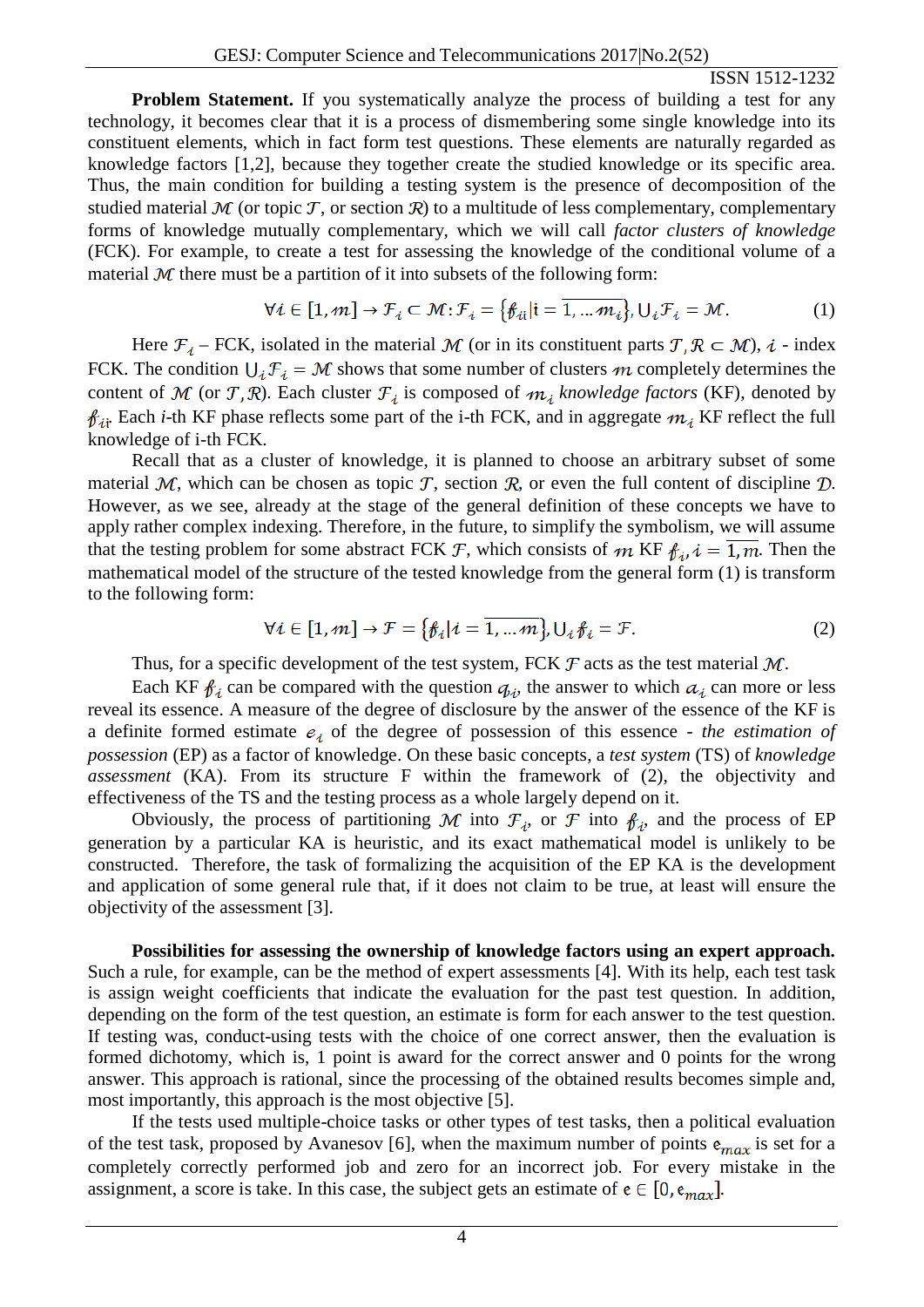In view of the complexity of the procedure for evaluating test questions with multiple choice, Chelyshkova proposed to evaluate the tests for dichotomous evaluation, for a completely completed task with the choice of several correct answers to give 1 point and 0 points for, at least one, the wrong answer, thus simplifying the evaluation procedure [7]. However, such an assessment leads to a decrease in the accuracy of the measurement of knowledge due to the inability to evaluate the partial knowledge of the subjects. In the same vein, Pereverzev, in whose works the method of "partial score" is describe. According to this method, 1 point is given for each correctly selected answer, for an incorrect answer - 0 points [8].

With a specific volitional decision of the task of selecting any number of points for assigning them for the execution of a test task, it becomes difficult or impossible to correct evaluate other tasks, and to ensure a correct balance of estimates for the entire set of tasks in the test [8]. This is because the evaluation of a different number of points of test questions, on the one hand, increases the differentiation of issues, but, on the other hand, reduces the objectivity of the assessment. Proposals of apologists for assigning a variety of points to different questions are based on the following arguments:

• assignments of different difficulties are assessed by different number of points;

• different tasks require different numbers of operations.

However, here you can argue that, having tasks in the test for increasing difficulty, you can take into account the difficulty of the task, each succeeding point is extract with great effort. In addition, it should be borne in mind that operations are rarely the same in difficulty, because Actions within the job are not uniform in complexity [8].

Thus, the method of expert evaluations makes it possible to automate the process of forming tests, but there remains the problem of formalizing the evaluation of tests with multiple choice of answers.

This and other difficulties in applying expert assessments are discuss in the next paragraph.

**The use of an expert approach for assessing the ownership of knowledge factors.** The procedure for the work of experts in constructing an evaluation system for answers to test questions of varying complexity is very difficult. Usually experts in the process of evaluating the significance of the content of the test on some proposed scale, for example:

0 - unjustified inclusion of the task in the test;

1 - the grounds for including the assignment in the test are questionable;

2 - not significant task;

3 - low-value task;

4 - quite significant task;

5 - the most important supporting element.

At the same time, a fairly thorough complex of the following major works is carried out during the examination [9,10]:

1. Each task is executed in the test (the correct answer is indicated; the solution of the task is indicated where necessary);

2. The formulation of the task is analyzed (the correctness of the statements is verified);

3. The content of assignments for their thematic affiliation and level of complexity (basic, elevated and high) are analyze;

4. Comments are formulated for each of the tasks, in a constructive form with suggestions on what and how to change;

5. A conclusion is made about the suitability of the test for use.

It is clear that such a procedure for assessing the assessment of the test, intended for use in higher education, should be conduct by university professors. In addition, it is desirable that they have a sufficiently large scientific and pedagogical experience in the field of the material being evaluate in the discipline on which the tests are compiled [11].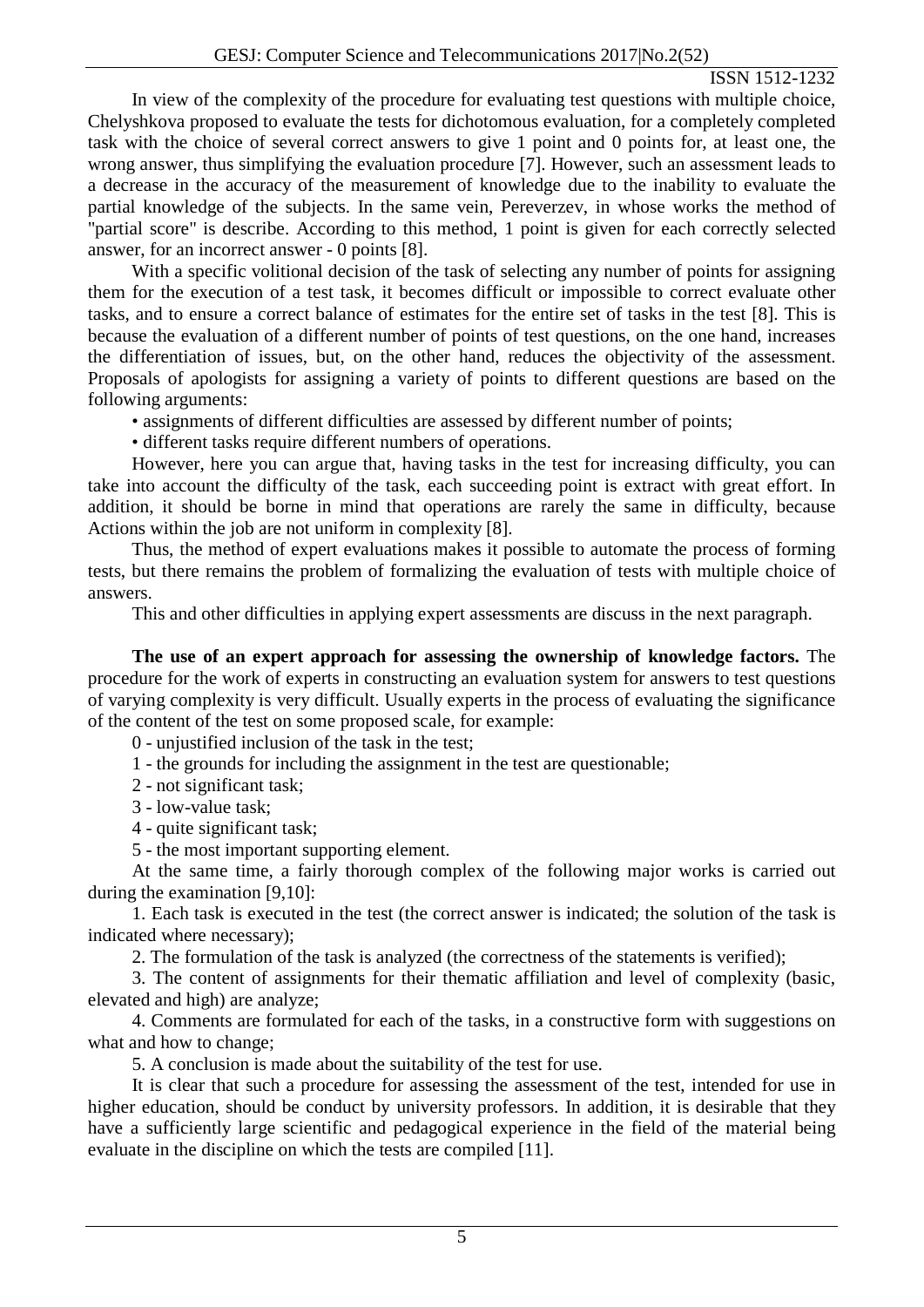Along with this, experts should also be competent in the development of qualitative and, preferably, scientifically validated measurement diagnostic techniques. Moreover, preference to workers who have methodological experience in compiling tests [12].

At the same time, for the objectivity of the expert opinion, it is necessary to involve those teachers who did not participate in the development of the test as experts. It is considered expedient, for example, to involve in the expert groups the teachers of other universities.

Finally, in connection with the need to apply statistical methods to the results of the examination, sufficiently stringent requirements are also imposed on the representativeness of the expert group. Since it is desirable to assess not only the "average" opinion of such a group, but also the scatter of opinions on the points to be exhibit, the number of its participants must be at least three people. However, from the standpoint of the representativeness of the results, it is desirable that it be more than 5 (in general, a population of at least thirty data is considered to be a statistically representative sample [13], but such a number makes the idea of expert estimates utopian).

To all the above-mentioned difficulties in organizing the examination of test systems, it should be added that the curriculum of any direction for training specialists in the university contains dozens, and sometimes more than hundreds of subjects. Most of them need, for successful mastering by students, in the application of the TS, at least for effective current knowledge control. It is easy to calculate that the number of experts needed to build professionally based scales for assessing the answers to questions of these TS should significantly exceed the number of trainees.

Thus, in view of the limited number of specialists with the necessary competencies, and often their complete absence from universities, the procedure for using the expert approach to assess the test is very, very difficult, and, in fact, simply unrealizable.

**The knowledge factor as a composition of micro-knowledge factors.** In connection with the difficulty shown above in organizing expert groups in different disciplines, it is desirable to have a methodology for the ranked assessment of the KF available to each test developer in their discipline.

In this paper, it is proposed to provide a solution to this problem by introducing the concepts of "micro knowledge" and the corresponding micro-knowledge factor (MKF). It is assumed that it will be easier to form the KF of the MKF as an element of knowledge than for the KF as a whole. To solve the problem of uniform, and, therefore, objective (which does not necessarily mean "the best") formation of the evaluation of possession of micro knowledge as an element of knowledge, it must be given a number of specific attributes - attributes. In this paper, it is assumed that the essence of the formation of MKF is the allocation in the KF of its elements that are characterize by the following mandatory attributes for MKF:

**1MKF**. First, they must be so elementary that they can be allowed to demonstrate their mastery by one correct answer, and demonstration of their ignorance by one wrong answer (attribute of elementarily);

**2MKF**. Secondly, MKF should be as independent as possible, i.e. Possession of one of them does not guarantee unequivocal possession of another, and conversely, ignorance of any MKF does not exclude the knowledge of the other (attribute of independence);

**3MKF**. Thirdly, their aggregate, isolated from the KF, must guarantee, with all correct answers, a complete characterization of the KF (completeness attribute).

To clarify the essence of the introduced notion of MKF, the logic of its formation and use, in the next section we give a comparatively simple example of the classical TCS, which is compulsory for studying, and the notion of transfer function (TF). Which is comprehensible for those who have mastered this section, and the notion of mastering its understanding through MKF.

An example of the isolation of micro-knowledge factors from the knowledge factor. A clear example of a phase that contains MKF, and satisfying the formulated properties, is the determination of the transfer function (TF) of the dynamic link (DL) as an automation device or an automatic control system element. This definition to have the following form.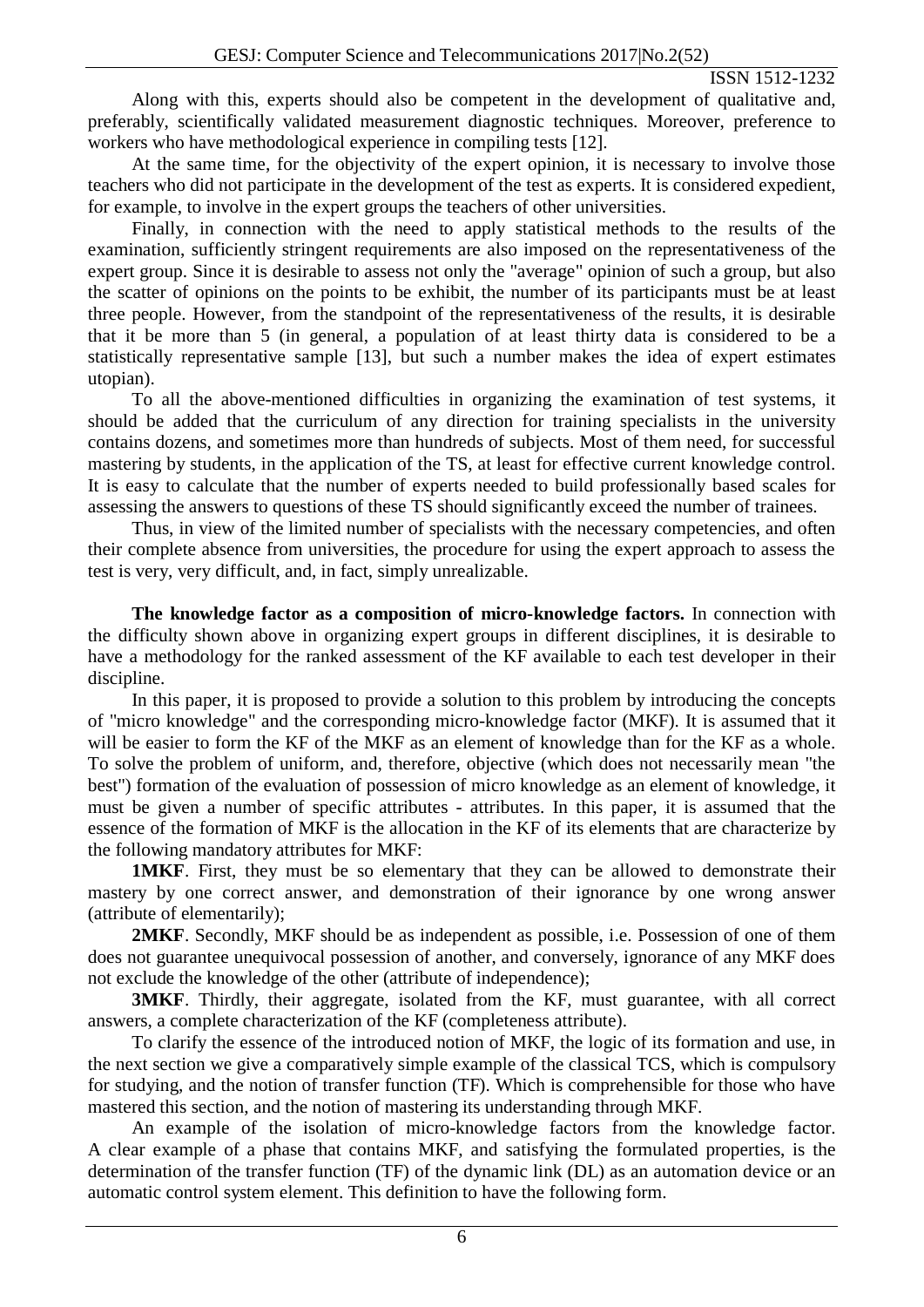Definition of TF: A fractional-rational function that is a ratio of the Laplace image of the output signal DL as a function of time to the Laplace image of the input signal DL as a function of time, with zero initial values of these functions is call the transfer function of the DL.

If we systematically investigate this definition, treating it as a TF, then the list of both necessary and sufficient properties can be decomposed into the set of individual properties listed below, which correspond to the formulated attributes of MKF.

Variant A of the decomposition of the TF as a KF on MKF:

A.1. The TF is a fractional-rational function (yes - true, no - false);

A.2. The numerator of the TF is the Laplace image of the output signal of the DL as a function of time (yes - true, no - false);

A.3. The input and output DL signals are formed at zero initial conditions (yes - true, no false).

It is not difficult to see by checking the fulfillment of the conditions in parentheses that the formulated micro-knowledge corresponds to the attribute of elementarily. The second attribute of independence А.1, А.2, А.3 as separate knowledge is also obvious. Finally, the given positions are sufficient for reproducing the TF definition, since the recognition by the numerator of the "Laplace image of the output signal of DL as a function of time" uniquely determines the essence of the denominator and the provision on the completeness attribute is satisfied.

It is also easy to see that such a partition is not unique. Indeed, the following variant B of the composition of MKF also possesses the first, second and third attributes of the formation of KF as "Definitions of the KF ".

Variant B of TF decomposition as KF on MKF:

B.1. The TF is a fractional-rational function (yes - true, no - false);

B.2. The denominator of the TF is the Laplace image of the input signal DL as a function of time (yes - true, no - false);

B.3. The input and output DL signals are formed at zero initial conditions (yes - true, no false).

It is possible to propose a third scheme for decomposition of this KF into MKF.

Variant C the decomposition of the TF as a KF on MKF:

C 1. The TF is a fractional-rational function (yes - true, no - false);

C 2. The fraction is the ratio of the Laplace image of the output signal to the Laplace image of its input signal as a function of time (yes - true, no - false);

C 3. The input and output DL signals are formed at zero initial conditions (yes - true, no false).

It should be note that it is natural to consider the solution of the problem of KF decomposition on MKF as a positive factor, since this generates variability of test questions formed based on KF, and, consequently, increases the security of the test system from guessing and unintelligible memorization.

Thus, it becomes clear that the KF, most likely, can always be represent through MKF, the assessment of ownership of which within the KF may well be dichotomous. The question arises of generalizing this approach to such a level that the issues of the KF can be objective solved without the participation of special experts and their groups, but the basis of their inherent properties inherent in MKF.

**Factor of knowledge as a combination of factors of micro knowledge.** Thus, the mathematical model (MM) of the phase separation on the MKF by structure should be close to MM (2). If, according to this analogy, systematically analyze the process of constructing a test for mastering the KF, it turns out that it also represents the process of dismembering its specific knowledge into its constituent elements, MKF in essence which should form test questions. Since for these elements a completeness property (3 MKF) is define, they together create the studied knowledge - KF.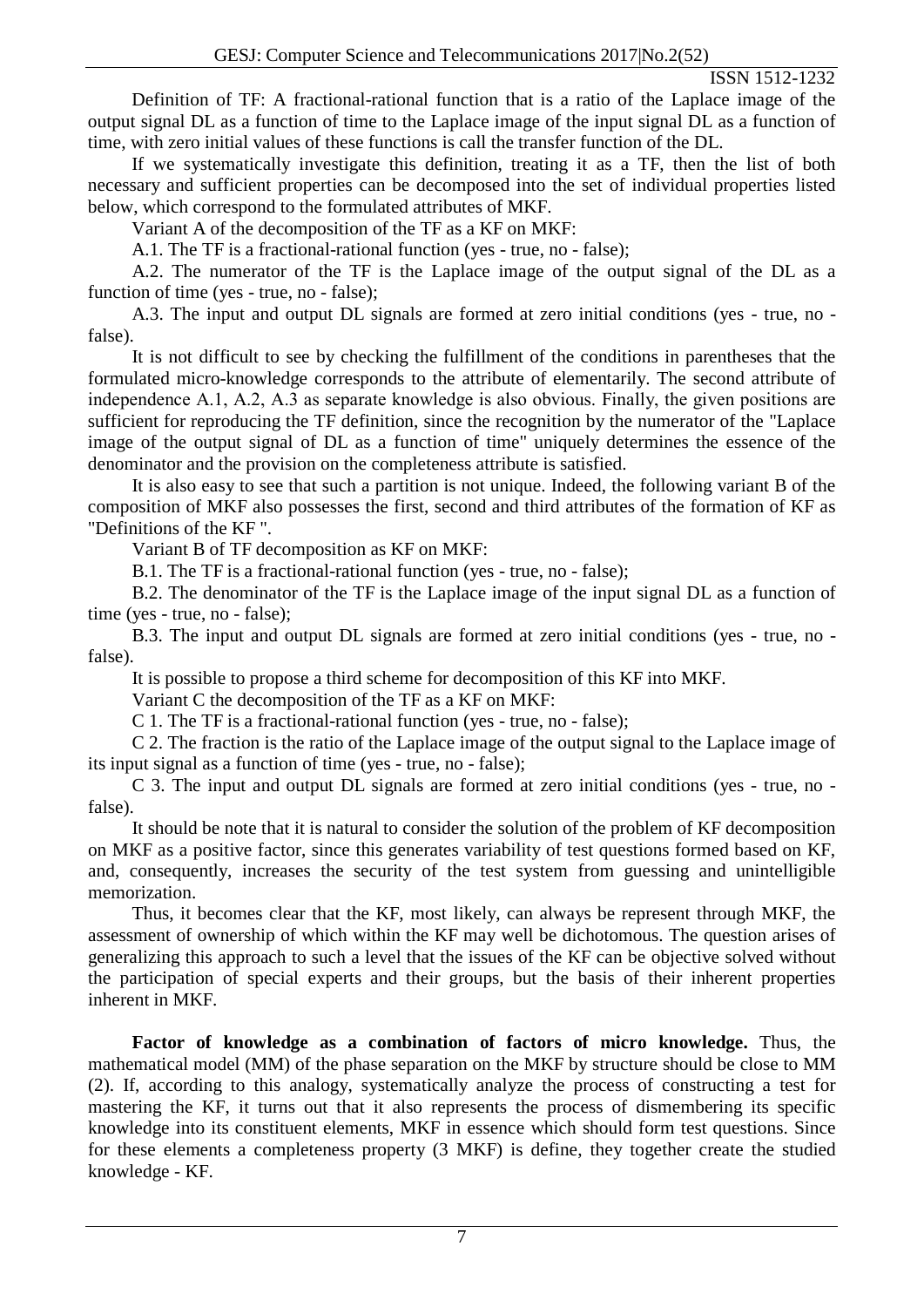Relying on this paradigm, one can proceed to a mathematical description of the test in terms of the concepts of the KF and the components of its MKF. Obviously, in order to create a test for assessing the ownership of the KF there must be a breakdown of each *i*-th KF as a set of  $\mathbf{f}_i$  into  $m_i \neq$ -th elements of the MKF in the following form:

$$
\forall j \in [1, m_i] \to f_{ij} \in f_i : \bigcup_j f_{ij} = f_{i}, \bigcap_j f_{ij} = \emptyset. \tag{3}
$$

Here  $m_i$  – is the amount of MKF  $f_{i,i}$ , that make up the that make up the KF  $f_i$ . This is represented by the relation  $U_i f_{i,j} = f_i$  and describes the "completeness attribute" - 3MKF. Similarly, the ratio  $\bigcap_{i} \mathcal{J}_{i,j} = \emptyset$  describes the "attribute of independence" - 2MKF.

Each MKF  $f_{i,j}$  can be compare with question  $q_{i,j}$ , the unambiguous answer to which is -  $a_{i,j}$ , will either fully reveal its essence, or show the lack of possession of the testers of this MKF. This position is a consequence of the simplicity of the FMZ content as a particle of knowledge in accordance with the "attribute of elementarily" - 1MKF. As a measure of the degree of disclosure by the answer to the essence of MKF, therefore, a dichotomy-generated estimate  $e_{ij} \in [0, 1]$  of the degree of possession of this essence is MKF.

**Conclusion.** On such a basic concept, a *test system* (TS) can be construct without using the expert assessment method, cumbersome and characterized by hard-to-evaluate reliability. Thus, relying on the axiomatically introduced attributes 1-3 MKF, using the considered example and settheoretic models  $(1)$  -  $(3)$ , it is possible to form a universal algorithm for decomposition of the original material under study into a TF, isolate in these clusters the KF, and decompose them into MKF.

# **References**

- 1. Obuhova E.N. The research of the efficiency of the factorial knowledge and methods of designing factor tests. Computer Sciences and Telecommunications. 2016. №1(47). Р. 3-7.
- 2. Obuhova E.N. Drawing up tests with use of a method of planning of factorial experiments on the subject "The rules of elements of the block diagram" / Computer Sciences and Telecommunications. 2016. № 2 (48). С.43-48.
- 3. Nejdorf R.A. The algorithm for calculating and assessing the results of factor test evaluation / R.A. Nejdorf, E.N. Obuhova // Scientific Review. -2015 №2 - P. 45-52.
- 4. Obukhova E.N. The use of a factor-structured model of the composition of test questions to ensure variability of tests (on the example of the discipline "Fundamentals of Control Theory") / Bulletin of IzhSTU named after M. Kalashnikov. -2016. - No. 4 (72). - С.80-82.
- 5. Neudorf R.A. Technology of forming tests of current knowledge control based on the paradigm of factor testing. Neidorf, E.N. Obukhova // News of the St. Petersburg State Technological Institute (Technical University). - 2016. No. 34 (60). Pp. 108-114.
- 6. Avanesov, V.S. Forms of test tasks: Textbook. Allowance / В.С. Avanesov Moscow: Testing Center, 2005. - 156 p.
- 7. Chelyshkova, M.B. Theory and practice of designing pedagogical tests: Textbook. Allowance / MB Chelyshkova - Moscow: Logos, 2002. - 432 p.
- 8. Pereverzev V.Yu. Technology for development of test tasks: reference manual / V.Yu. Pereverzev. - Moscow: E-Media, 2005. -265 pp.
- 9. Popham, W.J. Criterion-referenced measurement. Englewood Cliffs. N.J.: Prentice Hall, 1978.